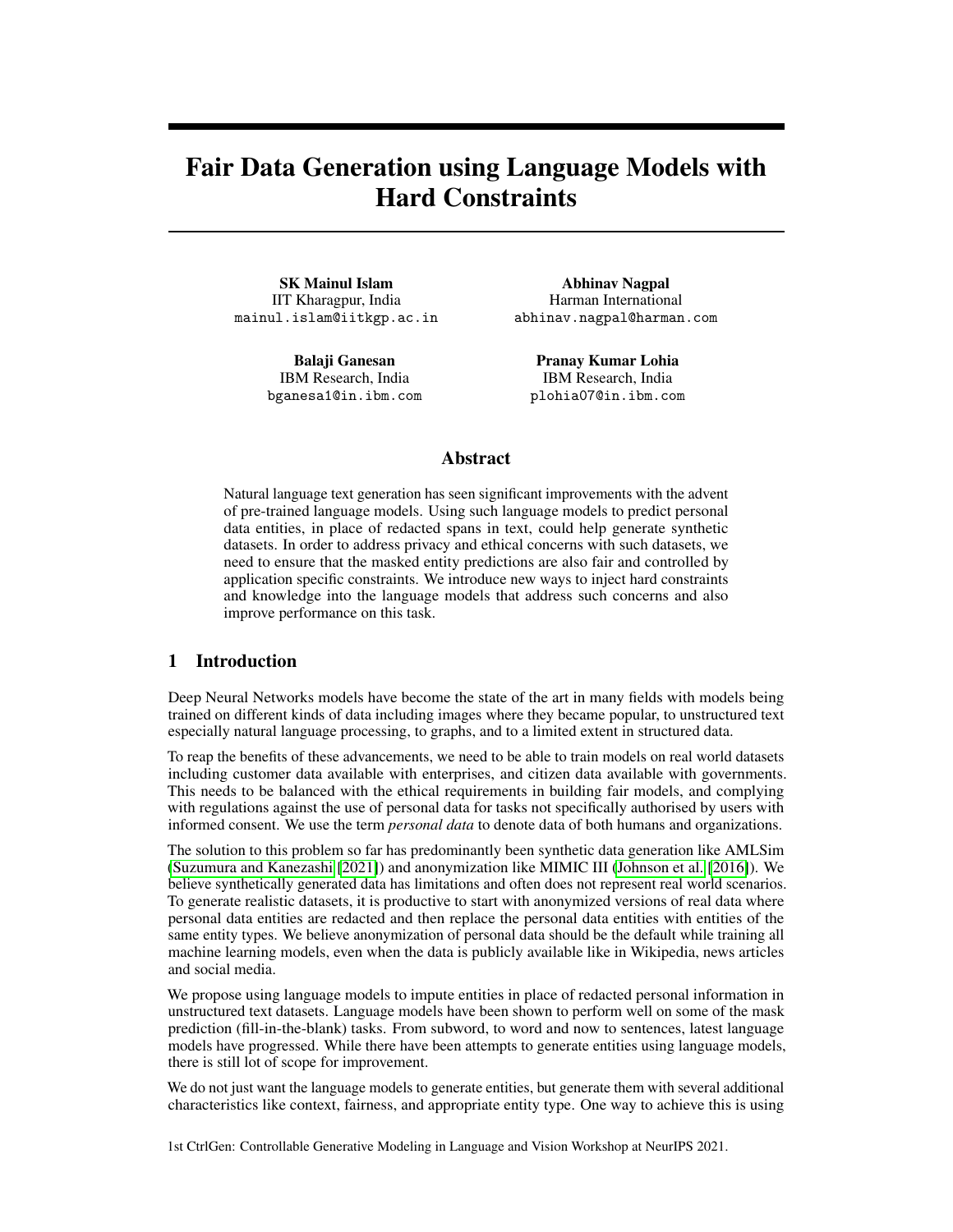

Figure 1: We generate datasets from redacted text, using language models with constraints

constraints. Introducing constraints on the mask prediction task or in general controlled language generation has been an active area of research. Sha [2020] introduced a gradient and lexical approach to introduce constraints. Khalifa et al. [2020] proposed a distributional approach to controlled text generation. However external constraints like fairness, commonsense and temporality have proven to be harder.

One approach to generate fair data from unstructured text, and then to populate structured or graph data, would be to simply discard generated tokens and entities which skew the distribution. However, this method has limitations in domains where the language models have not been trained well and requires several counters to be maintained outside of the data generation solution. There have been few attempts to make the language models aware of entities Shahbazi et al. [2019] and to guide counterfactual generation to desired distributions.

In this work, we introduce new ways to constrain the output of a language model for the mask prediction task, so that we can ensure diversity in the generated entities by default, and also to introduce application specific controls to make the predictions fairer. As in the desiderata mentioned earlier, we optimize the mask prediction for 3 factors namely entity type, diversity, and context.

We then introduce a way to incorporate knowledge embeddings that complement language embeddings. As the name suggests, knowledge embeddings fill the knowledge gaps in the language models and also make it easier to incorporate knowledge that would otherwise require substantial amount of training. For example,  $\leq$  person, alma mater, institution $\geq$  could be a relationship that we wish to introduce in our model. This can be accomplished far more easily by incorporating knowledge embeddings whereas language models will need several instances of this relationship to learn the same.

# 2 Related Work

POINTER Huang et al. [2020] proposed conditional text generation by replacing nouns in the given condition lexicons with some protected entities. Sha [2020] presented an entity aware language model called Entity-Elmo. Zhang et al. [2020] introduces a hard-constrained based text generation using insertion transformer Stern et al. [2019] in a non auto-regressive manner.

Huang et al. [2020] quantifies and de-biases the induced bias in the pre-trained language models on sentiment classification task. Conditional lexicons are expanded with protected entities using language models (GPT-2) and then evaluated sentiment distribution with respect to those entities to quantify the bias involved in the pre-trained language models and perturbed examples are coupled with original expanded sentence in the proposed model to de-bias the language model by minimizing the fairness loss (cosine similarity of representations of the given two inputs obtained from language model). Feder et al. [2020] analysed counterfactual language models for generating counterfactual example generation and measuring bias in the language models.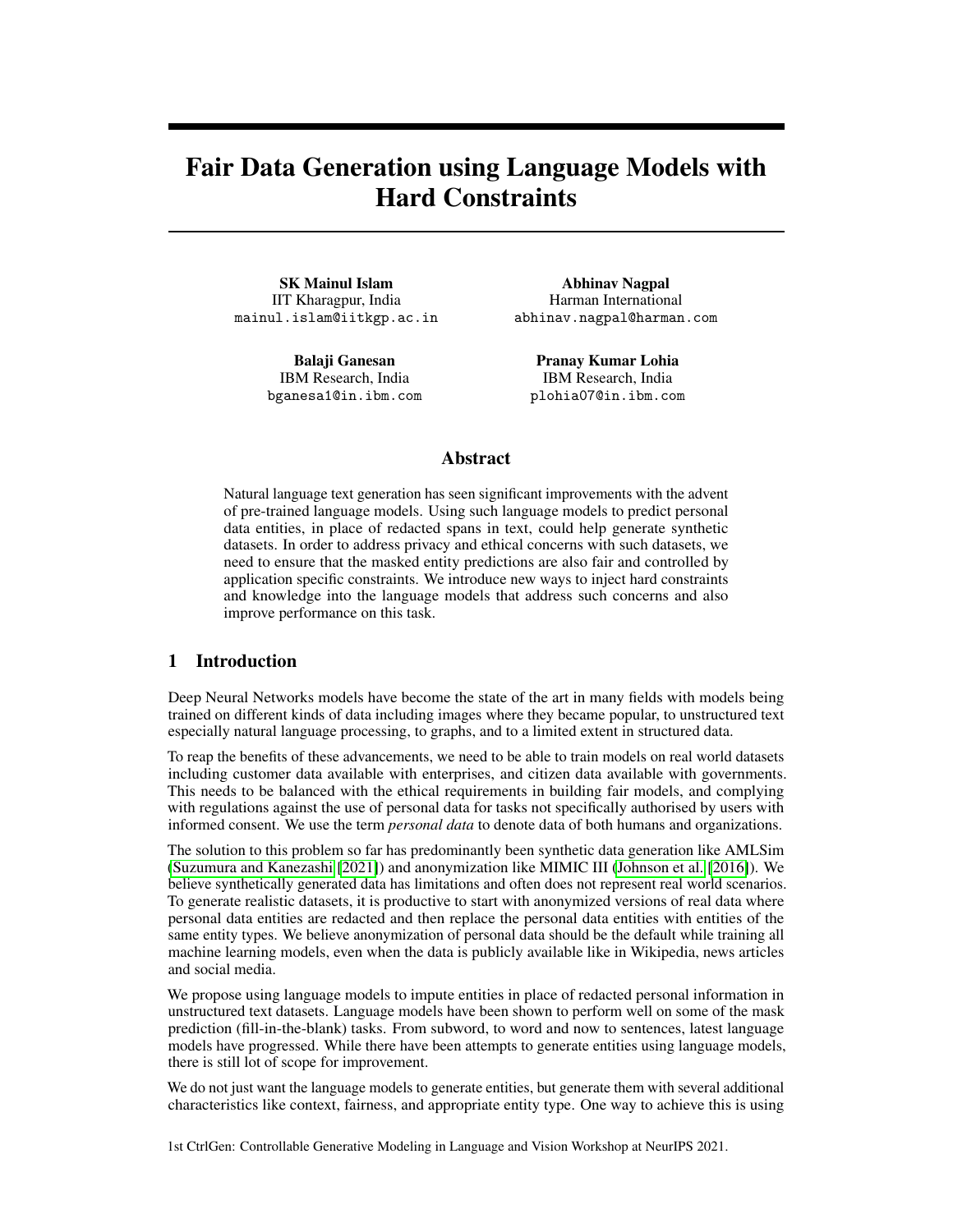Quteineh et al. [2020] proposed a novel data augmentation approach using Monte Carlo Tree Search (MCTS) as the optimization strategy and incorporating entropy as one of the optimization criteria in their active learning solution.

Evaluating the output of NLG models has received quite a bit of attention in recent times. Ribeiro et al. [2020] introduced checklists to evaluate NLP models in general. Tevet and Berant [2020] proposed a score to measure diversity, while Agarwal et al. [2021] introduced an unfairness score.

Zhang et al. [2021]. CoLAKE Sun et al. [2020] introduced a word knowledge embedding which is jointly learnt instead of learning the knowledge embeddings independent of the language task. We have modeled our implementation around the same approach and compare our implementation with CoLAKE. Li and Liang [2021], Yu et al. [2020], He et al. [2019], Khalifa et al. [2020], Keskar et al. [2019] proposed a method for controllable text generation using what they call as control codes.

GraphMask Schlichtkrull et al. [2021], GNN Explainer Ying et al. [2019], PGM-Explainer [Vu and Thai, 2020] are some of the recent efforts in explaining GNN model predictions. We use the GraphMask method since their work was on NLP tasks like our task here. The original paper uses GraphMask for explainability in question answering and semantic role labelling.

# 3 Our Approach



Figure 2: Mask prediction for fair data generation

There have been number of approaches to introduce constraints on the language model output. Our requirement is to restrict mask predictions to personal data entities and to make the data sufficiently diverse and controllable for fairness. Sha [2020] proposed an approach where the tokens predicted by the language models could be restricted to a list of values.

We can follow a similar approach by using a list of protected variables (of personal data entities) which can be predicted for a mask. However in order to generate values that are sufficiently diverse, we treat this as a collective learning task.

We introduce losses for enforcing constraints on language model based generation: Cross entropy loss for generating entities of same type, KL divergence loss for diverse candidate entity generation, cross entropy loss for downstream task specific fair entity substitution. Consider a given input  $S = (w_1, ..., w_i, ..., w_n)$ , with corresponding entity type label  $E = (e_1, ..., e_i, ..., e_n)$ , the goal of this task is to replace a personal entity  $w_i$  of type  $e_i$  in S with another entity  $\hat{w}_i$  of type  $e_i$ .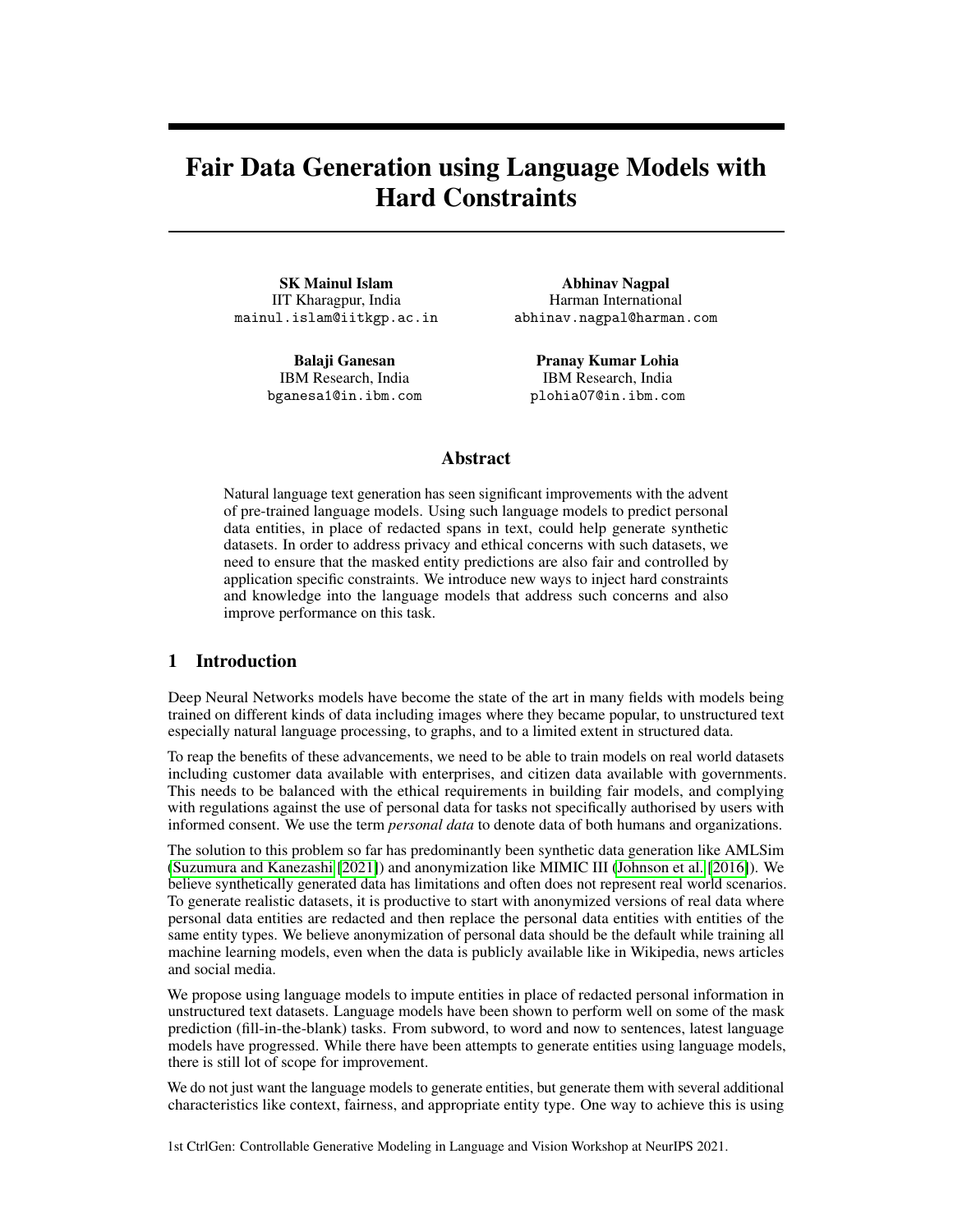#### 3.1 Entity type factor

Non auto-regressive language models like BERT Devlin et al. [2019] estimate the probability distribution of a word w, given a context as  $p(w_i/w_{\leq i}, w_{i+1:n}) \supseteq \mathbb{R}^{|V|}$ , where  $jVj$  is the number of (sub)words in the language model vocabulary. To enforce the entity type constraint, we introduce entity sequence labeling task and the loss corresponding for that task as:

$$
L_{Seq} = \sum_{i=1}^{n} \sum_{e_c} \log p(e_c/w_i), e_c \ 2 \text{ } \mathit{fe}_1, ..., e_n \mathit{g}
$$

#### 3.2 Diversity factor

To generate a diverse candidate entity for replacement, we leverage the idea of maximizing the entropy of word prediction probability Madaan et al. [2021], which is similar to minimize the KL divergence between the word prediction probability  $p(w_i/w_{\leq i}, w_{i+1:n})$  and and an uniform distribution u, using the lemma  $H[w_i] = \log jVj$  KL( $\mu$ jju), where  $w_i$  is estimated by distribution  $p(w_i/w_{\leq i}, w_{i+1:n})$ with mean as  $\mu$ , and H is the Shannon Entropy of  $w_i$ , and  $jVj$  is the number of values  $w_i$  can take on from the vocabulary. Hence the KL divergence loss

 $L_{Diversity} = KL(p(w_i/w_{< i}, w_{i+1:n})/jv), v \text{ } Uniform(1//E_i)$ 

where  $E_i$  is the set of entities with type  $e_i$ .

## 3.3 Debiasing factor

To enforce the fair entity substitution, we leverage the idea of debiasing language model on downstream tasks Liang et al. [2020]. We utilize the bias representation  $h_{bias}$  estimated from gender words and remove that representation from the sentence representation  $h_{sent}$  of the instances for the downstream task. We optimize this debiasing scheme using the task specific loss,

 $L_{Task} = CrossEntropy(p(\hat{y}|h_{sent} - h_{bias}), y)$ 

Finally, we optimize all the losses in an end-to-end setting as following:

$$
\min L_{Total} = L_{MLM} + \alpha_1 L_{Seq} + \alpha_2 L_{Diversity} + \alpha_3 L_{Task}
$$

where  $L_{MLM}$  is the Masked Language Modeling loss to estimate  $p(w_i)$ , and  $\alpha_1, \alpha_2, \alpha_3$  are hyperparameters.

#### Knowledge Embeddings

We use the methods described in Vannur et al. [2021] to populate a property graph of people. The details of the populated graph are as shown in Table 1.

|                       | <b>IMDB</b> Reviews | <b>Jigsaw</b> |
|-----------------------|---------------------|---------------|
| Documents             | 50000               | 1999516       |
| Sentences             | 328331              | 3460461       |
| Entities              | 19099               | 58986         |
| Relations             | 2331                | 11161         |
| <b>Entity Types</b>   | 23                  | 27            |
| <b>Relation Types</b> |                     |               |

Table 1: Statistics on the property graphs generated

Once we have populated a knowledge graph, there are a number of methods by which we could incorporate the knowledge embeddings for mask prediction.

We began by using the knowledge graph to generate prior probabilities for the candidate personal data entities. For any given entity, we generated a list of similar entities using the GNN embeddings,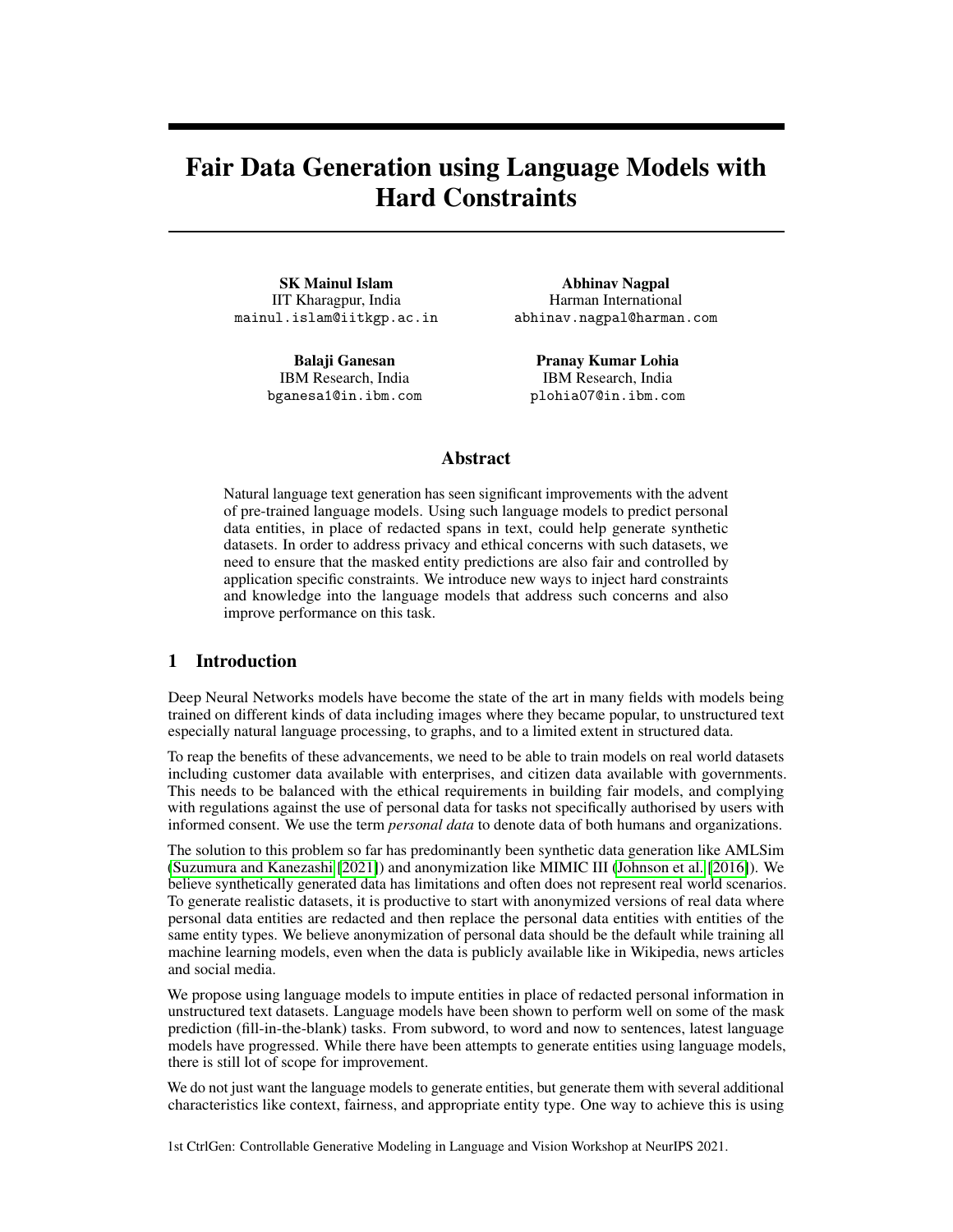and used them to generate the diversity factor as discussed in Section 3.2. We can also generate knowledge embeddings and use it along with the language embeddings like done in Sun et al. [2020]. We can also generate sentence embeddings for the sentiment classification task described in Section 3 and use them along with the language embeddings. We leave these two experiments for a future version of this work.

## 4 Experiments

We perform our experiments on the Jigsaw toxicity dataset and the IMDB reviews dataset. An example sentence 3 and the different personal data entities generated are shown in Table 2.

#### 4.1 Experimental Setup

We conduct our experiments on a single machine with 16 GB CPU memory and 16 GB GPU memory for most of the data pre-processing and knowledge graph embedding. We use a shared TPU instance for pre-training the language model on our datasets, though these can easily be performed on the CPU/GPU with more time. We use PyTorch framework (Paszke et al. [2019]) for most of the tasks. We use the popular BERT language model and then pre-train on our datasets namely IMDB Reviews and Jigsaw.

## 4.2 Results

The performance of our Fair Data Generation (FDG) model and the baselines measured using perplexity are as shown in Table 3. We calculate perplexity as the exponential of average negative log-likelihood of a sequence. For a tokenized sequence  $S = (w_i, ..., w_n)$ , the perplexity is calculated as:

$$
PPL(S) = exp\left(\frac{1}{n}\sum_{i}^{n} \log p(w_i/w_{< i}, w_{i+1:n})\right)
$$

We observe that the perplexity of our proposed FDG model is worse than the baseline BERT model. The reason behind this worse performance with respect to perplexity is the trade-off between the context association and bias association in the language model. Consider the example from Liang et al. [2021].

> *The man performing surgery is a doctor* bias association *The man performing surgery is a doctor* context association

Here, the language model predicts "*doctor*", when the input context is "*The man performing surgery is a*", which is a correct prediction according to the context "*surgery*", but the output is biased with respect to the association between "*man*" and "*doctor*". A pre-trained language model trained on a large (probably biased) corpus like BERT focuses more on context association and the debiased language model like our proposed model FDG focuses more on removal of bias association, and hence generates less associated words with respect to the word "*man*" and as a result, achieves poor perplexity score compared to the previous pre-trained BERT model.

Table 2 show the generated data by masking entities in an example sentence. The generated entities have the same number of tokens as in the original entity.

Bruce Campbell, the British actor went to Hollywood and enthralled audiences!

Figure 3: Example input to the Fair Data Generation model with masks highlighted

Given our goal to use this fair data generation model to produce personal data entities, measuring the ability of the model to produce a diverse and large number of entities is important. So we compare the number of entities in the original datasets as shown in Figures 4a and 4b. The number of mask predictions is an hyperparameter (10 in this example run). But the generated sentences are annotated with a PII extraction pipeline which is agnostic to the original and generated text.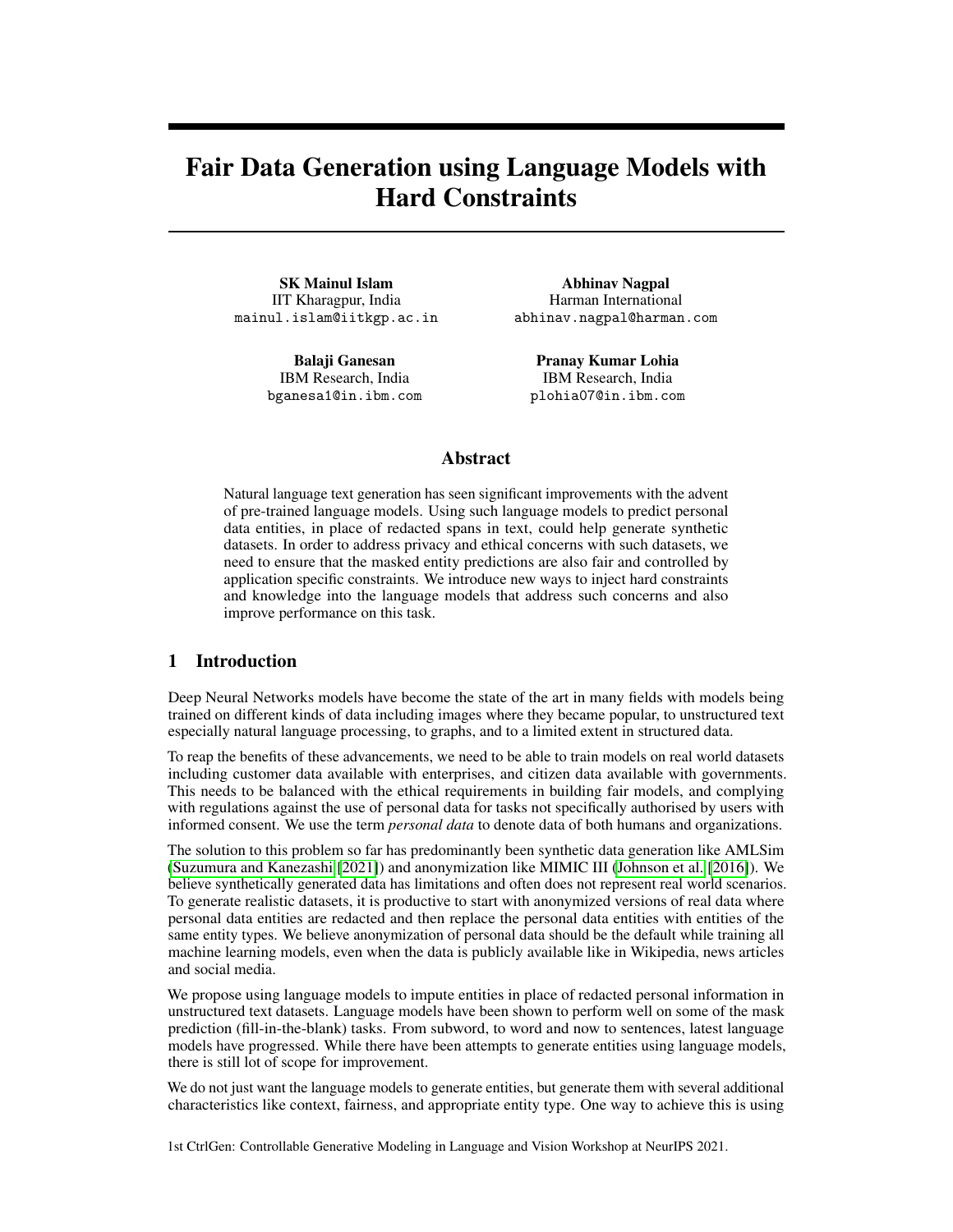| <b>Entity</b>         | <b>Classification</b> | <b>Mask Prediction</b>                                |
|-----------------------|-----------------------|-------------------------------------------------------|
| Actor                 | job_title             | Director, Actor, Write, Actress, Filmmaker, Producer, |
|                       |                       | Soldier, Detective, General, Gangster                 |
| Hollywood             | location              | Hollywood, War, America, Vietnam, France, Germany,    |
|                       |                       | Fever, London, ##Ani, ##Tan                           |
| <b>British</b>        | nationality           | American, Hollywood, British, ##Sie, Irish, Indian,   |
|                       |                       | ##N, ##Wan, Born, Oz                                  |
| <b>Bruce Campbell</b> | name name x           | John John ., David Davids, Michael . Er, Robert On,   |
|                       |                       | James Leey, George Jack, Jack Mc, Richard Jamese,     |
|                       |                       | William Robertt, Peter George Lee                     |

Table 2: Entities predicted by Fair Data Generation using Language Models

| Model       | <b>Dataset</b> | Perplexity# |
|-------------|----------------|-------------|
| <b>LSTM</b> | Jigsaw         | 1632.45     |
|             | <b>IMDB</b>    | 1265.80     |
| <b>BERT</b> | Jigsaw         | 323.17      |
|             | <b>IMDB</b>    | 223.15      |
| <b>FDG</b>  | Jigsaw         | 434.15      |
|             | <b>IMDB</b>    | 352.85      |

Table 3: Performance of our FDG model on the mask prediction task

# 5 Testing

In this section, we present results from three kinds of tests that we performed on the output text, that includes the predicted masks. We test for behaviour - the generated text should be as natural as ground truth data, fairness - the predicted entities should not be biased against minority communities in the real world, and adversarial - should be able to withstand known adversarial attacks.

## 5.1 Behavioural Testing

Following the Checklists idea proposed in Ribeiro et al. [2020], we perform a behavioural test by using the output of our Fair Data Generation (FDG) model output as input to a fine grained entity classification model described in Nagpal et al. [2022]. We begin by classifying all the entities in the raw IMDB and Jigsaw datasets.



Figure 4: Entity types in 5000 IMDB and Jigsaw samples, and corresponding entities generated by our FDG model

Next, we report the performance on a random sample of 5000 entities, that we used as input in Section 4. We are observing if the performance of a downstream task like fine grained entity classification is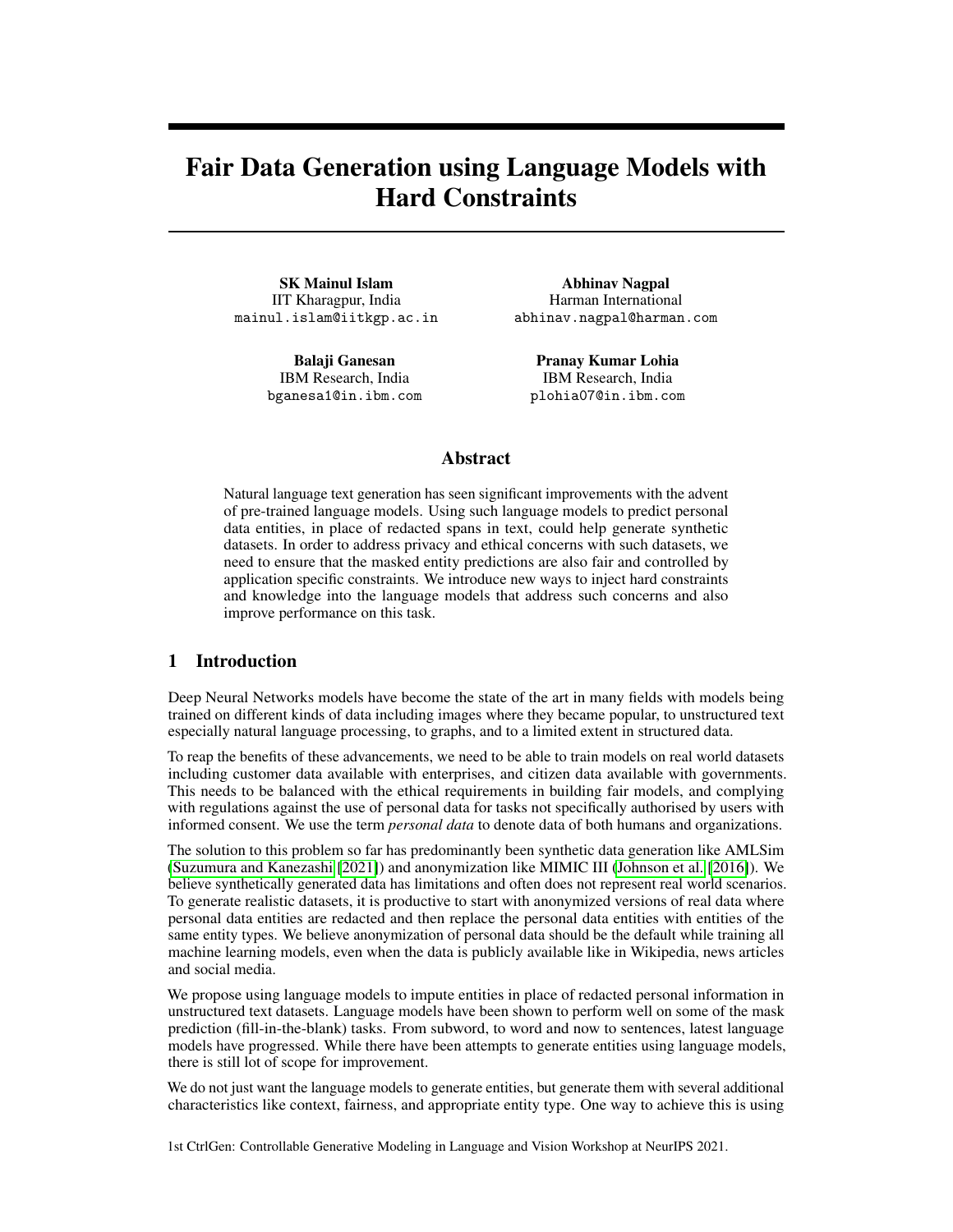| Dataset         | Acc.  | Macro F1 | Micro F1 |
|-----------------|-------|----------|----------|
| <b>IMDB</b>     | 0.979 | 0.768    | 0.992    |
| <b>IMDB</b> Gen | 0.962 | 0.80     | 0.983    |
| Jigsaw          | 0.943 | 0.830    | 0.969    |
| Jigsaw Gen      | 0.942 | 0.832    | 0.967    |

Table 4: Results for BERTEC model for behevioral testing on the original and generated datasets

similar both in the original dataset and the dataset where entities have been replaced by our FDG model. As shown in Table 4, there is no noticeable difference in performance.

## 5.2 Fairness Testing

Fairness can be measured as group fairness and individual fairness (Lohia et al. [2019]). To evaluate group fairness in the generated data, we use disparate impact as described in Bellamy et al. [2019]. For individual fairness, we generate *counterfactuals* by perturbing sensitive tokens present in original texts and check whether predictions change or not. We use the *unfairness score* defined in Agarwal et al. [2021] to evaluate individual fairness. A lower percentage ( $\langle 10\%$ ) of original samples having unfairness makes the model individually fair.

| <b>Dataset</b> |          | Attribute minority class count majority class |        |                  | count | DI     | label  |
|----------------|----------|-----------------------------------------------|--------|------------------|-------|--------|--------|
| <b>IMDB</b>    | religion | other                                         | 51     | Christianity     | 62    | 0.8226 | fair   |
|                | gender   | F                                             | 1945.  | $\mathbf{M}$     | 7555  | 0.2500 | biased |
|                | religion | other                                         |        | 826 Christianity | 1032  | 0.8004 | fair   |
| Jigsaw         | gender   | E                                             | 4646 M |                  | 21522 | 0.2159 | biased |

Table 5: Group fairness evaluation on the original IMDB and Jigsaw datasets

In Table 5, we present the disparate impact results using the 80% rule on the original dataset. Using this rule, we identify the majority class based on the frequency of occurrence of different values in each protected attribute. If the ratio of other values count over the majority class count is above 0.8, then the dataset is not biased on that protected attribute. We observe that both the datasets are fair on the religion attribute but biased on the gender attribute.

| Dataset     | Attribute | Unfairness $(\% )$ | Label |
|-------------|-----------|--------------------|-------|
|             | gender    | 2.5                | fair  |
| <b>IMDB</b> | race      | 0                  | fair  |
|             | religion  | 2.94               | fair  |
|             | gender    | 5.3                | fair  |
| Jigsaw      | race      | 4.54               | fair  |
|             | religion  | 2.08               | fair  |

Table 6: Individual fairness evaluation on the FDG model output.

In Table 6, we present the *unfairness score* in % associated with sensitive attributes like *gender*, *race*, and *religion* in two downstream tasks, sentiment Analysis in IMDB dataset, and toxicity classification in Jigsaw Dataset using our proposed FDG model. We observe that our FDG model generates fair output wrt all the protected attributes considered.

#### 5.3 Adversarial Testing

For checking the FDG model against adversarial attacks and to evaluate its robustness, we use the methods in TextAttack Morris et al. [2020]. It performs certain transformations on the dataset with respect to certain constraints, producing new samples. An example adversarial change is as shown in Figure 5.

The transformations were only applied if they met the constraints such as max words perturbed limit of 5 words, disallowing the modification of words which have already been modified and Bert Score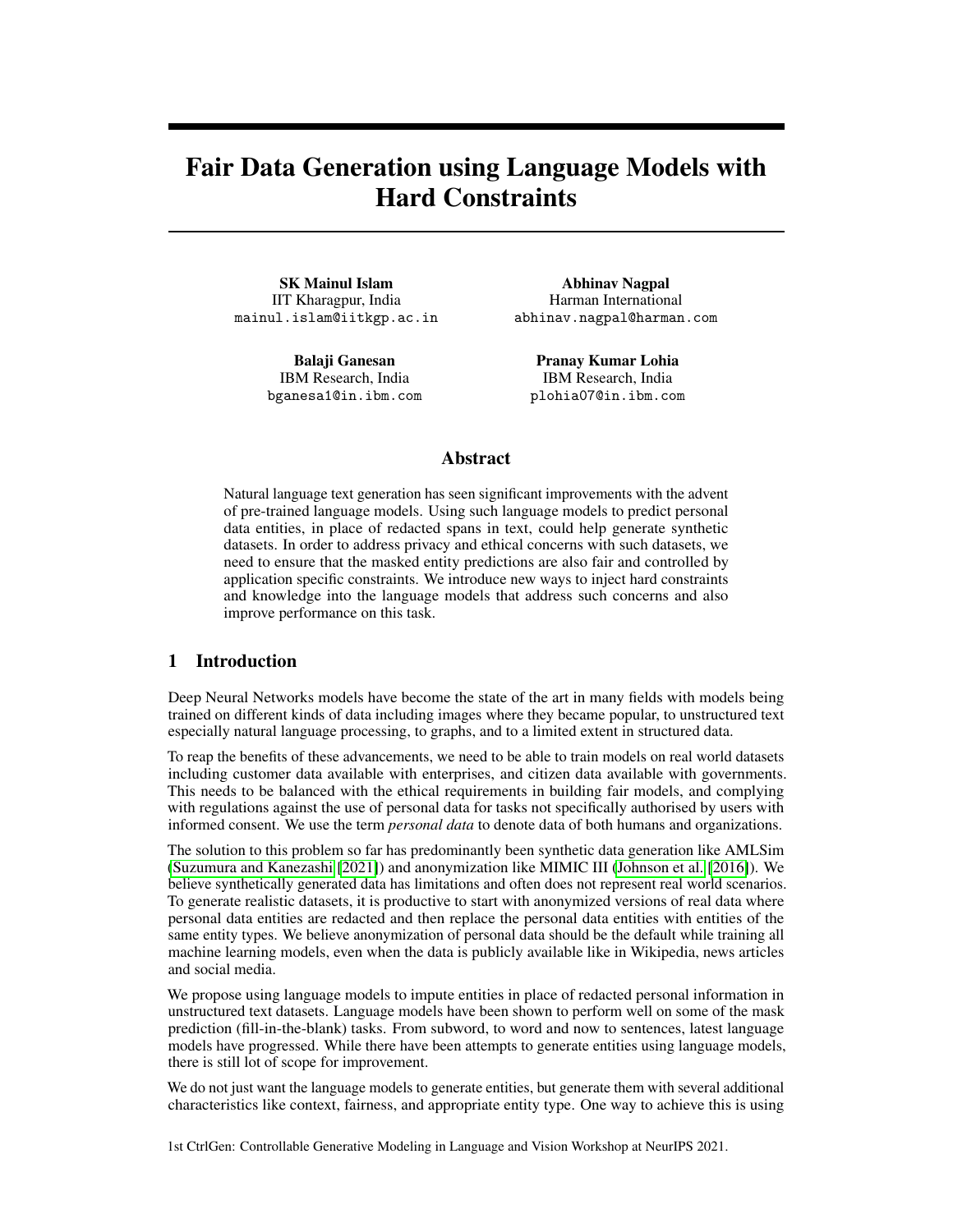## The actors play wonderfully, especially Kenneth Branagh himself. The actors play criminals, especially Kenneth Branagh.

Figure 5: Example adversarial change to the input.

Zhang et al. [2019] less than 0.8. As shown in Table 7, there is only a small difference between the original and adversarial sample results. This could be an indication that our FDG model is unaffected by the adversarial changes we introduced in the input.

| Model               | Acc.  | <b>Macro F1</b> | Micro F1 |
|---------------------|-------|-----------------|----------|
| <b>IMDB Adv</b>     | 0.969 | 0.763           | 0.984    |
| <b>IMDB</b> Adv Gen | 0.949 | 0.754           | 0.974    |
| Jigsaw Adv          | 0.951 | 0.842           | 0.976    |
| Jigsaw Adv Gen      | 0.946 | 0.839           | 0.971    |

Table 7: BERTEC entity classification results on adversarial samples and FDG output on the same.

# 6 Conclusion

In this work, we introduced a solution for generating fair datasets from unstructured data where the entities predicted are personal data entities. Our evaluation and analysis using behavioral, adversarial and fairness testing shows that the generated datasets closely resemble the original datasets, while improving on fairness metrics. There is a trade-off between the language model performance and bias removal, which will continue to motivate our future work on modeling a fair language model comparable with state-of-the-art pre-trained language models like BERT and GPT.

## References

- Chirag Agarwal, Himabindu Lakkaraju, and Marinka Zitnik. Towards a unified framework for fair and stable graph representation learning. *arXiv preprint arXiv:2102.13186*, 2021.
- Rachel KE Bellamy, Kuntal Dey, Michael Hind, Samuel C Hoffman, Stephanie Houde, Kalapriya Kannan, Pranay Lohia, Jacquelyn Martino, Sameep Mehta, Aleksandra Mojsilovic, et al. Ai ´ fairness 360: An extensible toolkit for detecting and mitigating algorithmic bias. *IBM Journal of Research and Development*, 63(4/5):4–1, 2019.
- Jacob Devlin, Ming-Wei Chang, Kenton Lee, and Kristina Toutanova. BERT: pre-training of deep bidirectional transformers for language understanding. In Jill Burstein, Christy Doran, and Thamar Solorio, editors, *Proceedings of the 2019 Conference of the North American Chapter of the Association for Computational Linguistics: Human Language Technologies, NAACL-HLT 2019*, pages 4171–4186. Association for Computational Linguistics, 2019. doi: 10.18653/v1/n19-1423. URL <https://doi.org/10.18653/v1/n19-1423>.
- Amir Feder, Nadav Oved, Uri Shalit, and Roi Reichart. Causalm: Causal model explanation through counterfactual language models. *CoRR*, abs/2005.13407, 2020.
- Bin He, Di Zhou, Jinghui Xiao, Qun Liu, Nicholas Jing Yuan, Tong Xu, et al. Integrating graph contextualized knowledge into pre-trained language models. *arXiv preprint arXiv:1912.00147*, 2019.
- Po-Sen Huang, Huan Zhang, Ray Jiang, Robert Stanforth, Johannes Welbl, Jack Rae, Vishal Maini, Dani Yogatama, and Pushmeet Kohli. Reducing sentiment bias in language models via counterfactual evaluation. In Trevor Cohn, Yulan He, and Yang Liu, editors, *Proceedings of the 2020 Conference on Empirical Methods in Natural Language Processing: Findings*, pages 65–83. Association for Computational Linguistics, 2020.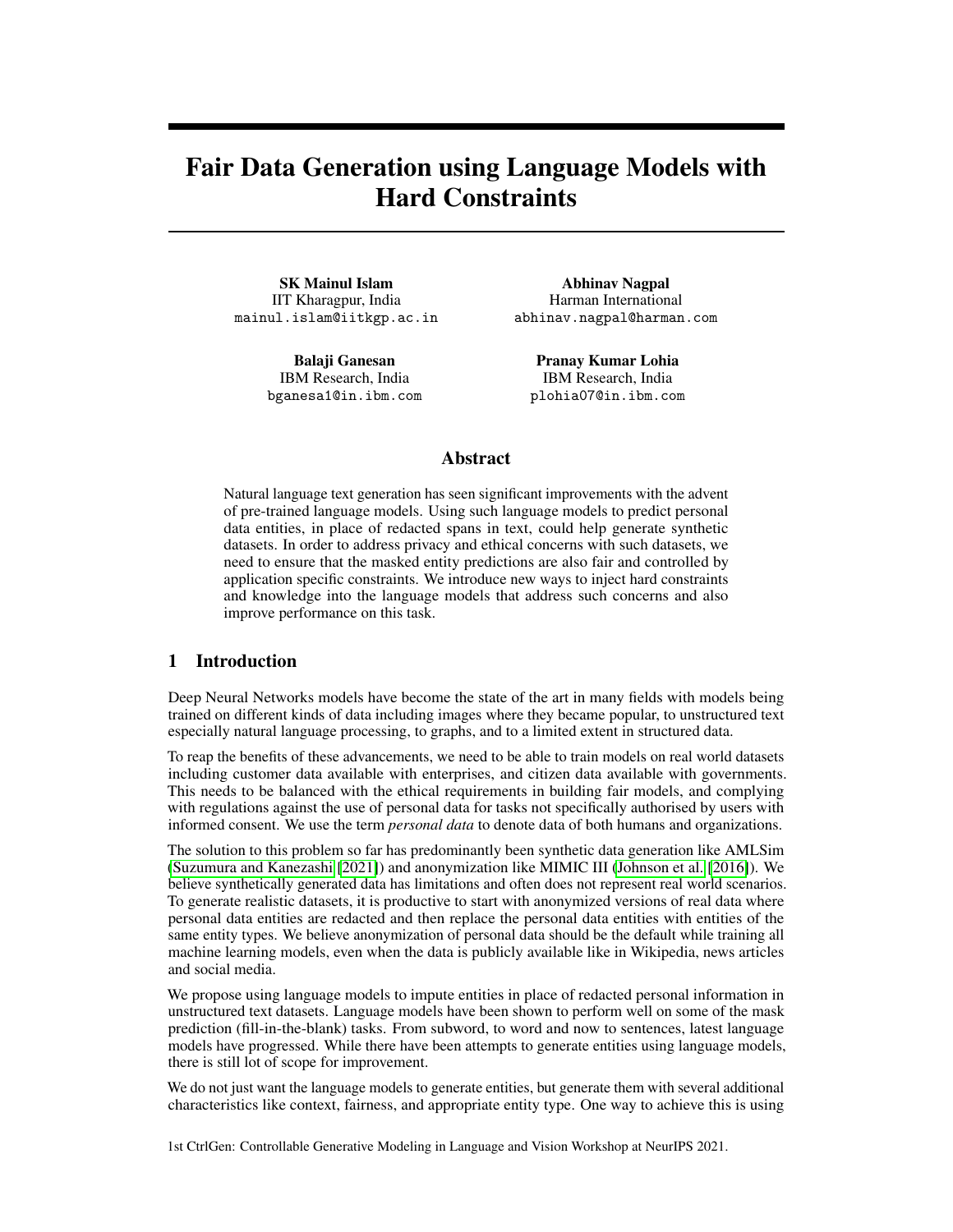- Alistair EW Johnson, Tom J Pollard, Lu Shen, H Lehman Li-Wei, Mengling Feng, Mohammad Ghassemi, Benjamin Moody, Peter Szolovits, Leo Anthony Celi, and Roger G Mark. Mimic-iii, a freely accessible critical care database. *Scientific data*, 3(1):1–9, 2016.
- Nitish Shirish Keskar, Bryan McCann, Lav R Varshney, Caiming Xiong, and Richard Socher. Ctrl: A conditional transformer language model for controllable generation. *arXiv preprint arXiv:1909.05858*, 2019.
- Muhammad Khalifa, Hady Elsahar, and Marc Dymetman. A distributional approach to controlled text generation. *arXiv preprint arXiv:2012.11635*, 2020.
- Xiang Lisa Li and Percy Liang. Prefix-tuning: Optimizing continuous prompts for generation. *arXiv preprint arXiv:2101.00190*, 2021.
- Paul Pu Liang, Irene Mengze Li, Emily Zheng, Yao Chong Lim, Ruslan Salakhutdinov, and Louis-Philippe Morency. Towards debiasing sentence representations. In Dan Jurafsky, Joyce Chai, Natalie Schluter, and Joel R. Tetreault, editors, *Proceedings of the 58th Annual Meeting of the Association for Computational Linguistics, ACL 2020, Online, July 5-10, 2020*, pages 5502–5515, 2020. doi: 10.18653/v1/2020.acl-main.488. URL [https://doi.org/10.18653/v1/2020.](https://doi.org/10.18653/v1/2020.acl-main.488) [acl-main.488](https://doi.org/10.18653/v1/2020.acl-main.488).
- Paul Pu Liang, Chiyu Wu, Louis-Philippe Morency, and Ruslan Salakhutdinov. Towards understanding and mitigating social biases in language models. In *International Conference on Machine Learning*, pages 6565–6576. PMLR, 2021.
- Pranay K Lohia, Karthikeyan Natesan Ramamurthy, Manish Bhide, Diptikalyan Saha, Kush R Varshney, and Ruchir Puri. Bias mitigation post-processing for individual and group fairness. In *Icassp 2019-2019 ieee international conference on acoustics, speech and signal processing (icassp)*, pages 2847–2851. IEEE, 2019.
- Nishtha Madaan, Inkit Padhi, Naveen Panwar, and Diptikalyan Saha. Generate your counterfactuals: Towards controlled counterfactual generation for text. In *Thirty-Fifth AAAI Conference on Artificial Intelligence, AAAI*, pages 13516–13524, 2021. URL [https://ojs.aaai.org/index.php/](https://ojs.aaai.org/index.php/AAAI/article/view/17594) [AAAI/article/view/17594](https://ojs.aaai.org/index.php/AAAI/article/view/17594).
- John X. Morris, Eli Lifland, Jin Yong Yoo, Jake Grigsby, Di Jin, and Yanjun Qi. Textattack: A framework for adversarial attacks, data augmentation, and adversarial training in nlp, 2020.
- Abhinav Nagpal, Riddhiman Dasgupta, and Balaji Ganesan. Fine grained classification of personal data entities using language models. In *Proceedings of the ACM India Joint International Conference on Data Science and Management of Data*, 2022.
- Adam Paszke, Sam Gross, Francisco Massa, Adam Lerer, James Bradbury, Gregory Chanan, Trevor Killeen, Zeming Lin, Natalia Gimelshein, Luca Antiga, Alban Desmaison, Andreas Kopf, Edward Yang, Zachary DeVito, Martin Raison, Alykhan Tejani, Sasank Chilamkurthy, Benoit Steiner, Lu Fang, Junjie Bai, and Soumith Chintala. Pytorch: An imperative style, high-performance deep learning library. In H. Wallach, H. Larochelle, A. Beygelzimer, F. d'Alché-Buc, E. Fox, and R. Garnett, editors, *Advances in Neural Information Processing Systems 32*, pages 8024–8035. Curran Associates, Inc., 2019. URL [http://papers.neurips.cc/paper/](http://papers.neurips.cc/paper/9015-pytorch-an-imperative-style-high-performance-deep-learning-library.pdf) [9015-pytorch-an-imperative-style-high-performance-deep-learning-library.](http://papers.neurips.cc/paper/9015-pytorch-an-imperative-style-high-performance-deep-learning-library.pdf) [pdf](http://papers.neurips.cc/paper/9015-pytorch-an-imperative-style-high-performance-deep-learning-library.pdf).
- Husam Quteineh, Spyridon Samothrakis, and Richard Sutcliffe. Textual data augmentation for efficient active learning on tiny datasets. In *Proceedings of the 2020 Conference on Empirical Methods in Natural Language Processing (EMNLP)*, pages 7400–7410, Online, November 2020. Association for Computational Linguistics.
- Marco Tulio Ribeiro, Tongshuang Wu, Carlos Guestrin, and Sameer Singh. Beyond accuracy: Behavioral testing of nlp models with checklist, 2020.
- Michael Sejr Schlichtkrull, Nicola De Cao, and Ivan Titov. Interpreting graph neural networks for nlp with differentiable edge masking, 2021.